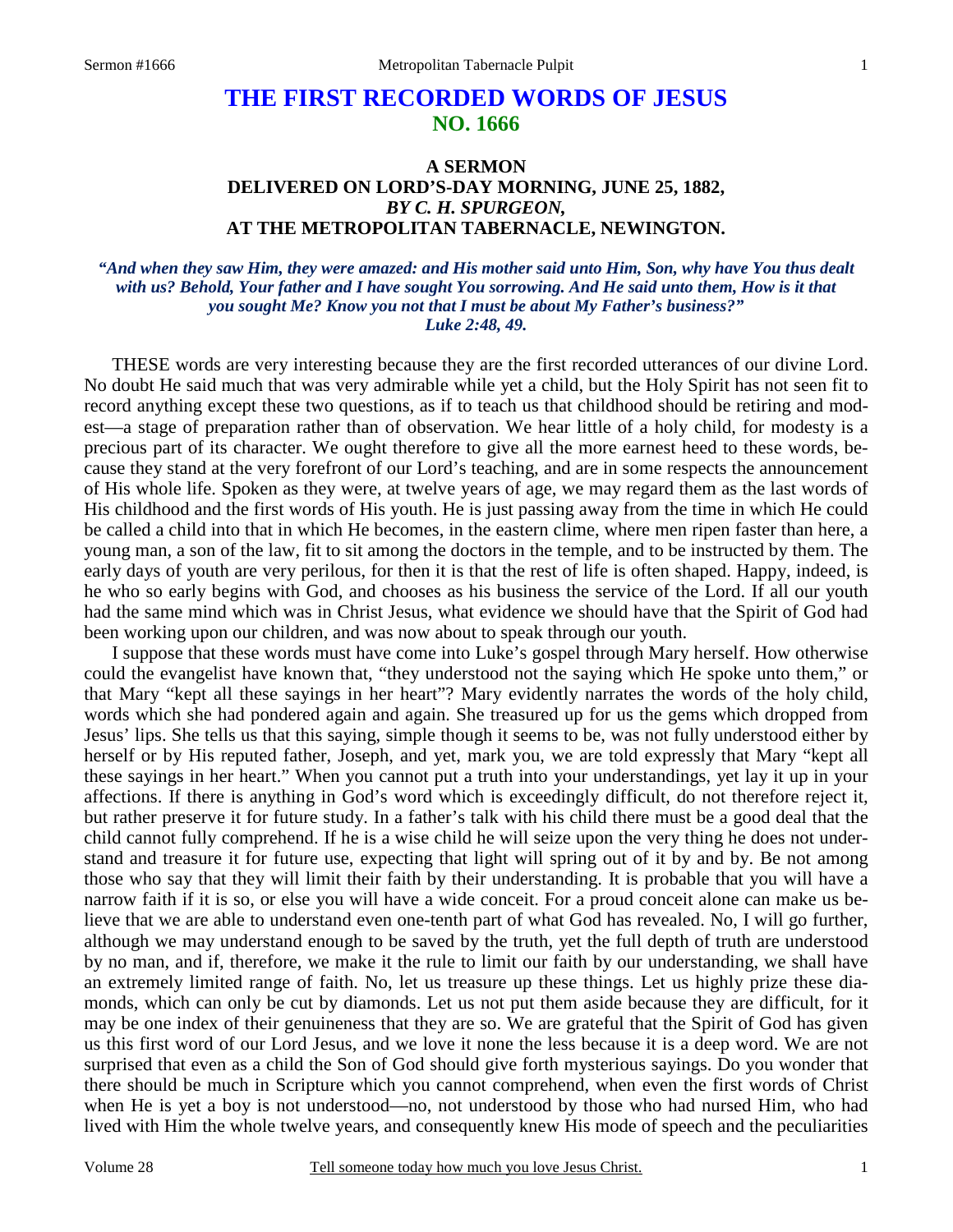of His youthful language. If even Mary and Joseph did not understand, who am I, that I should forever be saying, "I must understand this or I will not receive it"? No, if we understand it not, yet will we keep all these sayings in our hearts, for we have this advantage, that the Holy Spirit is now given, by whose teaching we understand things which were hidden from the wisest saints of old.

 Beloved friends, how great and full of meaning was this first word which seems so simple, the longer you look into it, the more you will be astonished at its fullness. Only superficiality and ignorance will think it plain, but the closest student will be the most astonished with the profundity of its meaning. Stier, to whom I am much indebted for thoughts upon this subject, calls this text "the solitary flower out of the enclosed garden of thirty years." What fragrance it exhales! It is a bud, but how lovely! It is not the utterance of His ripe manhood, but the question of His youth, yet this half-opened bud discovers delicious sweets and delightful colors worthy of our admiring meditation.

 We might call these questions of Jesus the prophecy of His character, and the program of His life. In this our text, He set before His mother all that He came into the world to do, revealing His high and lofty nature and disclosing His glorious errand. This verse is one of those which Luther would call His little Bibles, with the whole gospel compressed into it. What if I compare it to the perfume of roses, of which a single drop might suffice to perfume nations and ages? It would not be possible to overrate these "beautiful words! Wonderful words! Wonderful words of life!" Who, then, am I that I should venture to take such a text? I do not take it with any prospect of being able to unveil all its meaning, but merely to let you see how unfathomable it is. Emmanuel, God with us, speaks divinely while yet in His youth. The words of THE WORD surpass all others. May the Spirit of God open them to us.

 I shall handle the text thus; first, here is *the holy child's perception,* secondly, *the holy child's home,* thirdly, *the holy child's occupation,* and fourthly, *the holy child's lesson to any of us who may be seeking Him.*

**I.** Here we see THE HOLY CHILD'S PERCEPTION. Notice, first, that He evidently perceived most clearly *His high relationship*. Mary said, "Your father and I have sought You sorrowing." The child Jesus had been known to call Joseph His father, no doubt, and Joseph was His father in the common belief of those around about Him. We read in reference to our Lord even at thirty years of age these words— "Being, as was supposed, the son of Joseph." The holy child does not deny it, but He looks over the head of Joseph, and He brings before His mother's mind another Father. "Know you not that I must be about My Father's business?" He does not explain this saying, but it is evident enough that He remembered then, the wonderful relationship which existed between His humanity and the great God, for He was not conceived after the ordinary manner, but He had come into the world in such a fashion that it was said to Mary, "That holy thing which shall be born of you shall be called the Son of God." In a still higher sense and as a divine being, He claimed filial relationship with the Most High, but here, no doubt, He speaks as a man, and as a man He calls God, "My Father," after a higher fashion than we can do, because of His mysterious birth.

 You notice that all through His life He never calls God, "Our Father," although He bids us do so. We are children of the same family, and when we pray we are to say, "Our Father which are in heaven," but our Lord Jesus has still a filial relationship more special than ours and therefore to God He says on His own account, "My Father." He expressly claims this personal relationship for Himself, and I am sure we do not grudge Him that relationship, for upon it our own relationship to the Father depends. Because He is the Son of the Highest, therefore we enter into the filial relationship with the Eternal One, according to our capacity. Jesus the child perceived that He was the Son of the Highest, and with all the simplicity of childhood He declared the secret to His mother, who already knew how true it was. Brethren, this holy child's perception should be an instruction to us. Do you and I often enough and clearly enough perceive that God is our Father too? Do we not often act upon the hypothesis that we are not related to Him, or that we are orphans, and that our Father in heaven is dead? Do you not catch yourselves sometimes departing from under the influence of the spirit of adoption and getting into the spirit of independence, and so of waywardness and sin? This will never do. Let us learn from this blessed One that as He early perceived His high and eminent relationship to the Father, so ought we to do, even though we may be nothing more than children in grace. We ought to know and to value beyond all expression our sonship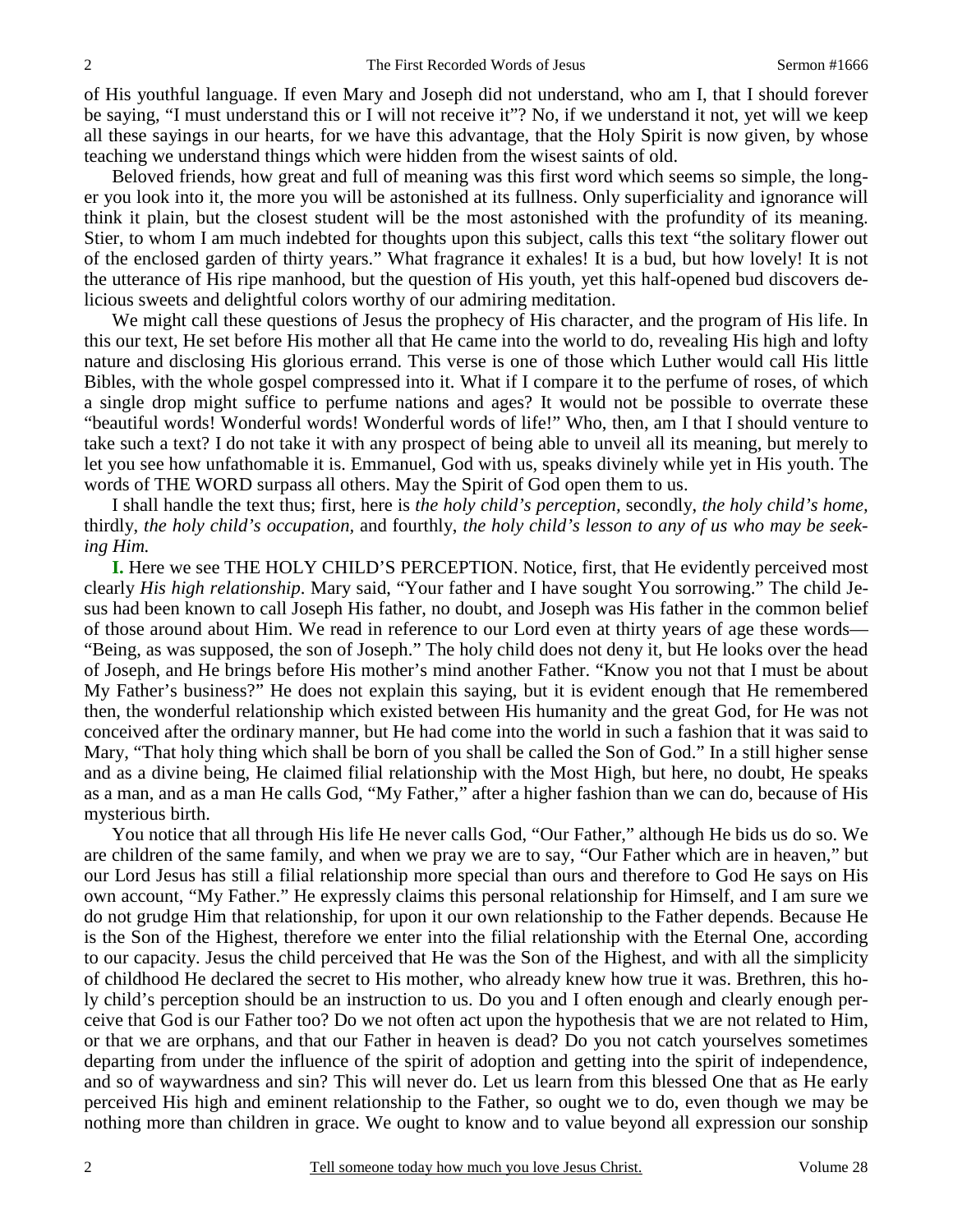with the great Father who is in heaven. In truth this truth should override every other, and we should live and move and act under the consciousness of our being the children of God. O Holy Spirit, teach us this!

 This holy child next, perceived *the constraints of this relationship*. He says, "Know you not that I *must* be about My Father's business?" Write that "MUST" in capital letters. It is the first appearing of an imperious "must" which swayed the Savior all along. We find it written of Him that, "He must go through Samaria," and He Himself said, "I must preach the kingdom of God," and again to Zaccheus, "I must abide in your house," and again, "I must work the works of Him that sent Me." "The Son of man must suffer many things, and be rejected of the elders." "The Son of man must be lifted up." "It behooved Christ to suffer." As a son He must learn obedience by the things which He suffered. This Firstborn among many brethren must feel all the drawings of His sonship—the sacred instincts of the holy nature, therefore He must be about His Father's business. Now I put this to you again, for I want to be practical all along. Do you and I feel this divine "must" as we ought? Is necessity laid upon us, yes, woe laid upon us unless we serve our divine Father? Do we ever feel a hungering and a thirsting after Him, so that we must draw near to Him, and must come to His house, and approach His feet, and must speak with Him, and must hear His voice, and must behold Him face to face? We are not truly subdued to the son-spirit unless it is so. But when our sonship shall have become our master idea, then shall this divine necessity be felt by us also, impelling us to seek our Father's face. As the sparks fly upward to the central fire, so we must draw near unto God, our Father and our all.

 This holy child also perceived *the forgetfulness of Mary and Joseph, and He wondered*. He sees that His mother and Joseph do not perceive His lofty birth and the necessities arising out of it, and He wonders. "How is it," He says, in a childlike way, "How is it that you sought Me? Know you not that I must be about My Father's business?" He is astonished that they do not recognize His sonship, that they do not perceive that God is His Father. Does not Mary remember the angel's word at the Annunciation? Did she not know how He was born, and remember His mysterious relationship to God? Of course she did, but she was a woman, and as a woman she had nursed this child, and she had brought Him up, and therefore she began to forget the mystery which surrounded Him, in the sweet familiarities with which she had been indulged, and so she has to be reminded of it by her child's wonder that she should have forgotten that He was the Son of the Highest. Have you those perceptions, dear children of God? Do you not often wonder why men do not know that you are a child of God? Have you sometimes spoken, and they have smiled at you as if you were idiotic or fanatical, and you have thought to yourself, "What? Do they not know how a child of God should speak, and how a child of God should act?" "Therefore the world knows us not, because it knew Him not."—

> *"'Tis no surprising thing, That we should be unknown; The Jewish world knew not their King, God's everlasting Son."*

The spiritual man is not understood, He is a wonder unto many. Marvel not, my brethren, if carnal men do not understand you. Yes, even your own brethren in Christ—those who do love your Father—have sometimes been astonished at you when you have only been acting simply out of your own renewed heart. Many Christians get so stilted that they are not like children at home. They act more like strangers or hired servants in the Father's house, who have bread enough and to spare, but yet never can talk as the children do. Few let their hearts flow out with that holy fearlessness, that sweet familiarity which becomes a child of God. Why, if you and I went about the world under the full possession of this idea, "Beloved, now are we the sons of God," I have no doubt we would act in such a way that the mass, even of professors, would be amazed at us, and we should be still more amazed at their amazement and astonished at their astonishment. If we only acted as our innermost nature would dictate to us, what manner of persons we would be! So this holy child perceived His glorious sonship, perceived the constraints of the sonship working within Him, and perceived that His parents did not comprehend His feelings.

 The child Jesus began also to perceive that *He personally had a work to do,* and so He said, "Know you not that I must be about My Father's business?" He had been twelve years silent, but now the shadow of the cross began to fall upon Him, and He felt a little of the burden of His lifework. He perceives that He has not come here merely to work in a carpenter's shop, or to be a peasant child at Nazareth. He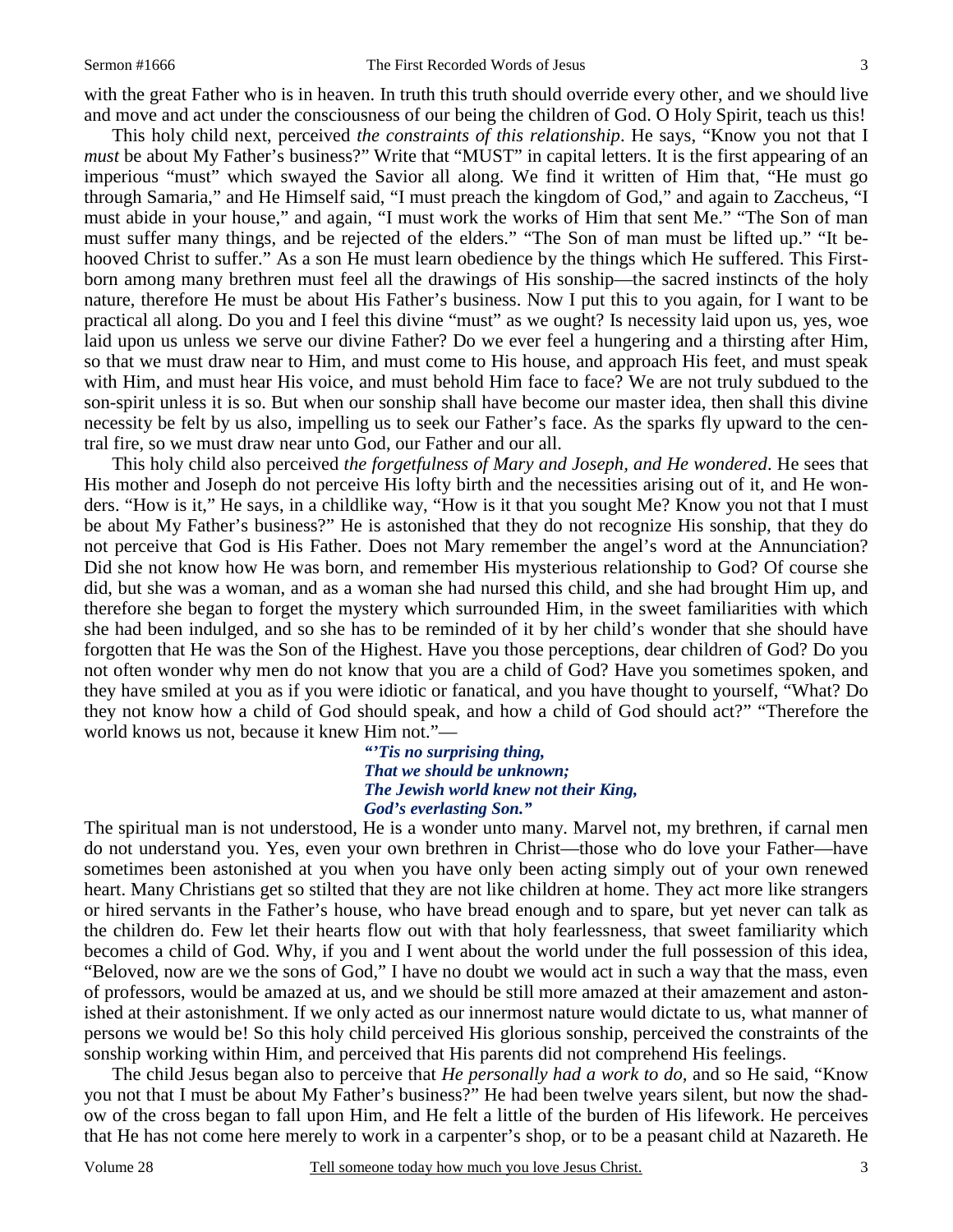has come here to vindicate the honor of God, to redeem His people, to save them from their sins, and to lead an army of blood-washed ones up to the throne of the great Father above, and therefore, He declares that He has a higher occupation than Mary and Joseph can understand. Yet He must go back to the home at Nazareth, and for 18 years He must do His Father's business by, as far as we read, doing nothing in the way of public ministry. He must do His Father's business by hearing the Father, in secret, so that when He comes out He may say to His disciples, "All things which I have heard of My Father I have made known unto you." So great a lesson had He to teach that He must spend another eighteen years in learning it fully and God must open His ear, and awaken Him morning by morning to hear as an instructed one, that afterwards He may come forth the teacher of Israel, the Lord and Master of apostles and evangelists. Beloved, I come back to the practical point again. Have you with your sonship obtained a vivid perception of your call and your work? You have not redemption set before you to accomplish, but you have to make known that redemption far and wide. As God has given to Christ power over all flesh that He may give eternal life to as many as the Father has given Him, so has Jesus given you power over such and such flesh, and there are some in this world who never will receive eternal life except through you. It is appointed that from your lips they shall hear the gospel; it is ordained in the divine decree that through your instrumentality they shall be brought into the kingdom of God. It is time that you and I, who perhaps have reached thirty, forty, fifty or sixty years, should now bestir ourselves and say, "Know you not that I must be up and doing my Father's business?" David had to wait till he heard the sound of a going in the tops of the mulberry trees, do you not hear the sound of a going *now?* Are there not signs and indications that you must work the will of Him that sent you, and must finish His work? The night comes wherein no man can work. Up, then, you children of God, and following the holy child Jesus, begin to ask this question, "Know you not that I must be about my Father's business?"

 These were the perceptions of this holy child. Oh that they may come strong upon us in our own smaller way. May we perceive that we are born of God. May we perceive the Spirit within us whereby we cry, "Abba, Father." May we have a wonderment that others do not understand the calls and urgencies of our condition, and may we have such a sense of our high calling as to proceed at once to fulfill it as God, the Holy Spirit, shall help us.

**II.** We shall now think of THE HOLY CHILD'S HOME. Here I am obliged to amend our version, and I am certain that the correction is itself correct. I am all the more strengthened in this opinion because the Revised Version endorses the emendation. This is how they read it, "Know you not that I must be in My Father's house?" That may not be verbally exact, but it is the true sense. It should run thus, "Know you not that I must be in My Father's?" There is no word for "house." But in almost all languages "house" is understood. You know how we commonly say to one another, "I am going down to my father's," or "I shall spend the evening at my brother's." Everybody knows that we mean "house," and that is just how the Greek here runs. "Know you not that I must be in My Father's?" It means "house." That must be the first and primary meaning of it. The text says nothing of business, unless we understand it to be included as a matter of course, since we may be sure that Jesus would not be idle in His Father's, for He said, "My Father works hitherto, and I work." Observe that the question of Mary was, "Why have You thus dealt with us? Behold Your father and I have sought You sorrowing." The answer is, "Know you not that I must be in My Father's house?" That is plainly a complete answer, and therein strikes you as more natural than a reference to business. If Jesus had only said, "Know you not that I must be about My Father's business?" it would not have been any guide to them as to where He would be, because all His life He was about His Father's business, but He was not always in the temple. He was about His Father's business when He sat by the well and talked to the woman of Samaria, and about His Father's business when He trod the waves of the Sea of Galilee. He might be anywhere and yet be about His Father's business, but the natural answer to the question was, "How is it that you sought Me? Know you not that I must be in My Father's house?" Let us read the passage thus, and see the child's home.

 Where should Jesus be but in *His Father's dwelling place?* I doubt not that with desire He had desired to eat that passover when He should get to be twelve years old, and be old enough to go up to His Father's house. He looked upon the temple as being for the time the residence of God, where He mani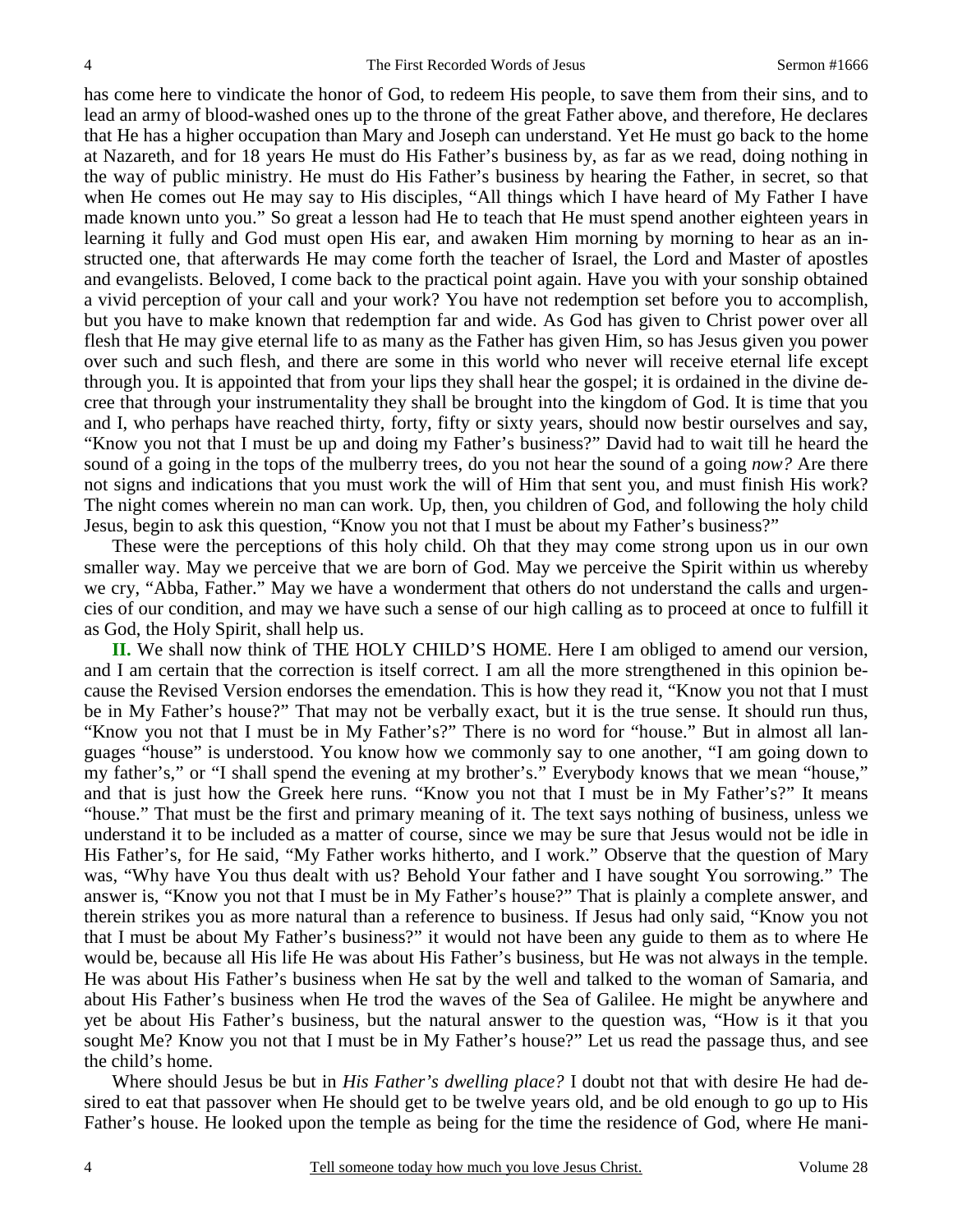fested Himself in an unusual degree, and so this holy child looked upon those walls and courts with delight as His Father's house. It seemed most natural to Him that when He reached the place He should stay there. He had never really been at home before. Nazareth was the place where He was brought up, but Jerusalem's Temple was on earth His true home. I picture to my mind how that blessed child loved the place *where His Father was worshipped.* He would stand and gaze on the lambs and the bullocks that were slain in sacrifice, understanding much more about them, though a child, than you or I do, though we are grown up. It must have been, all wonderland to Him as a child—I speak not of Him as God—it must have been all marvelous to Him and deeply interesting. When the psalms went up, how He sang them with His sweet youthful voice! He said within Himself, "I must sing praises unto My Father." When the solemn prayers were uttered, and He heard them, there were none as devout as He as He heard the people worship His Father in heaven. It is touching to think of Him in His Father's palace. He was greater than the temple, and yet a youth.

 It was His Father's house in a special sense because in the temple did everything speak of God's glory, and everything there was meant for God's worship. It was His Father's house, too, in the sense that *there His Father's work went on*. If it had not been for the sin which had turned aside the Rabbis and the priests from the faithful following of God, the Temple was the place out of which God's power went forth. "Out of Zion, the perfection of beauty, God has shined." There, too, His Father's truth was proclaimed, and His ordinances were celebrated. The Temple was the center of the great Husbandman's farm. It was the homestead from which all the workers went forth to till the fields of Christ's own Father.

 It was there especially to Him that *His Father's name was taught.* He speedily made His way away from the place of sacrifice to that of teaching, "sacrifice and offering You did not desire," but away He went to the doctors. This thoughtful, spiritual child wanted to know about everything sacred, and so He took His place among the learners, and the teachers were astonished when this new, "child of the law" put to them questions which showed that He must have thought vastly more than any other person in the temple. When these inquiries were answered they were but the predecessors of a whole army of other questions, for He wanted to know more. They were amazed that such inquiries should come from a youthful mind. In return they put questions to the youth, and He answered well, for He had a remarkable mind, and His mother had taught Him the precious word, so that He had the law and the prophets at His fingertips. No doubt He quoted in His answers, the sayings of Isaiah or of Jeremiah, and utterly astounded the doctors as they perceived that He saw deep into the holy words. Now, to be practical again, dear friends, where should be our home as God's children but in our Father's house? Do you think we have enough of the child spirit about us to feel this? "Know you not that I must be in my Father's house?" That house is His church. Among the faithful He dwells. The saints of God are built together for a habitation of God through the Spirit. Let me be often among His people, for I must be in my Father's house. Ought not I, must I not, shall I not, if I am indeed a child of God, love to be where God is worshipped? Will not the hymns of God's house charm me? Will not the prayers of God's people delight me? Shall I not be eager to be at the prayer meetings of the saints? Shall I not rejoice to join in their praise? Will not my soul be delighted to be at the table of communion, and everywhere else where God has appointed to be worshipped by His saints? Shall I not love every place where God's work is going on? If I hear the gospel preached shall I not say, "Let me be there"? If there is tract distribution from house to house, shall I not say, "I, too, will take a district if I can"? If there is Sunday school work, shall I not cry, "Let me have a class according to my ability? Let me take a share in this holy enterprise"? "Know you not that I must be at my Father's? In my Father's work and in my Father's house engaged in all my Father's concerns?" Should not this compulsion, blessed and sweet and irresistible, continually be upon us? I must be where God is. If I am not with His people because I am detained by sickness, yet I must be in my Father's house. There are many mansions in that great house on earth as well as in heaven, and we can be with God in the streets, and in His house when working in the field. But we must be in our Father's house; we cannot bear to be away from God. Loss of communion is loss of peace, loss of delight. Oh, crave fellowship with God, be covetous of it. Love everything that keeps you to it; hate everything that leads you from it. Rise early to commune with God, before the smoke of earth obscures the face of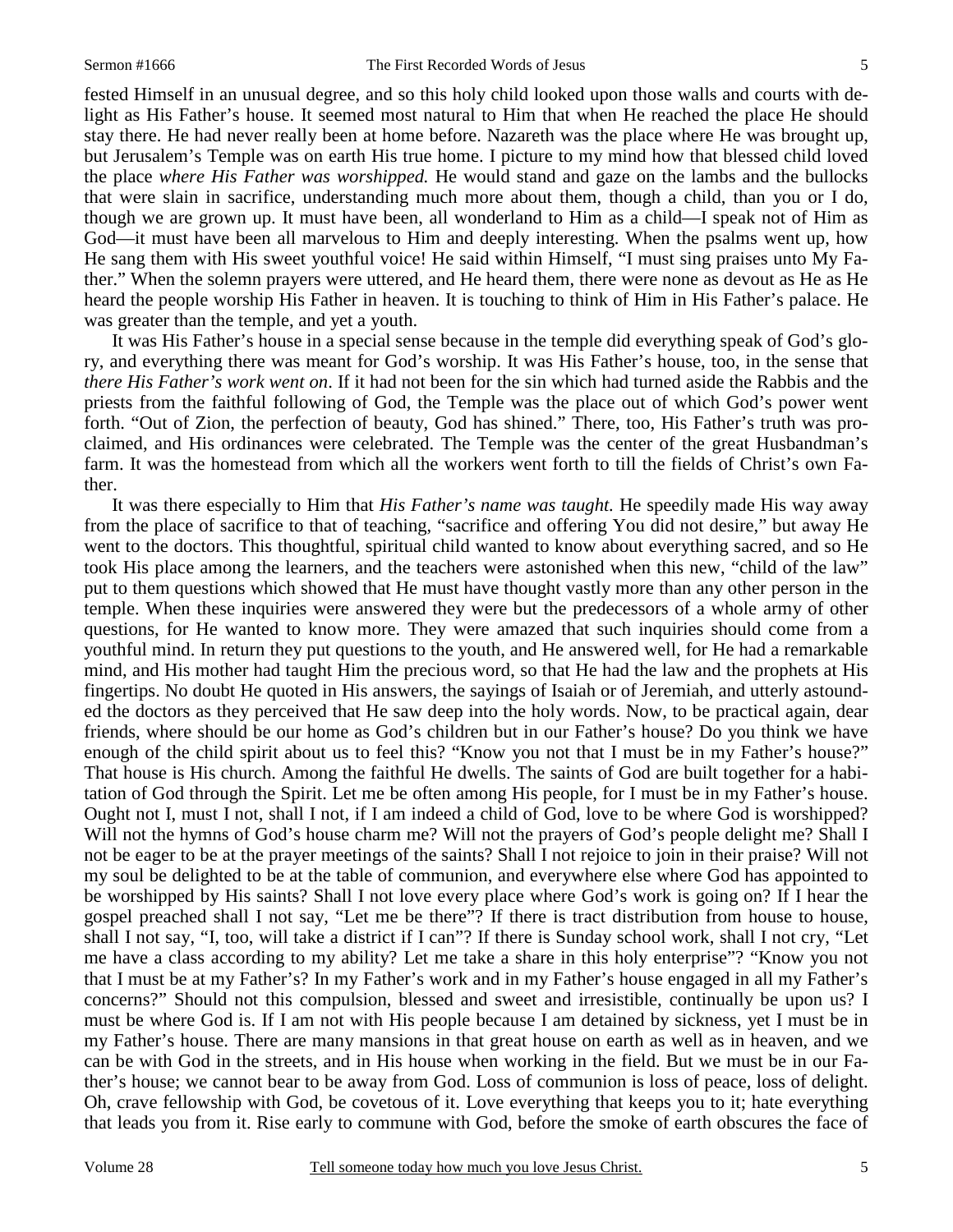heaven. Sit up late to commune with God, while dews are falling all around. If you can do nothing else, deny yourself rest, and wake in the night to commune with God your Father. Shall not a child love to speak with his Father, and hear his Father speak to him? It must be so; it will be so; it cannot help being so with you if you feel the child-spirit strong within you as our blessed Lord and Master did when but 12 years of age.

**III.** Consider, thirdly, THE HOLY CHILD'S OCCUPATION. Although I object to its being the correct reading, "Know you not that I must be about My Father's business?"—yet we know that this holy child would not be in His Father's house as an idler. He would be sure to be in the Father's house in the sense of being one of the workers in it. Our Father's house is a business house, and therefore we must be in our Father's business when we are at our Father's. That is the word. Though the translation which mentions business may be a questionable one, yet it is abundantly lawful to say that this holy child's occupation was to be about His Father's matters. What, then, did He do?

 First, *He spent His time in learning and inquiring*. "How I pant to be doing good," says some young man. You are right, but you must not be impatient. Go among the teachers, and learn a bit. You cannot teach yet, for you do not know, go and learn before you think of teaching. Hot spirits think that they are not serving God when they are learning, but in this they err. Beloved, Mary at Jesus' feet was commended rather than Martha, cumbered with much service. "But," says one, "we, ought not, to be always hearing sermons." No, I do not know that any of you are. "We ought to get to work at once," cries another. Certainly you ought, after you have first learned what the work is. But if everybody that is converted begins to teach, we shall soon have a mess of heresies and many raw and undigested dogmas taught which will rather do damage than good. Run, messenger, run! The King's business requires haste. No, rather pause a little. Have you any tidings to tell? First learn your message, and then run as fast as you please. There must be time for learning the message. If our blessed Lord waited thirty years, He is an example to eager persons who can scarcely wait thirty minutes. See how fast light things will travel! How eager are those to speak who know nothing! How swift to speak what they do not know, and to testify what they have never seen. This comes not of wisdom, but is the untimely fruit of folly.

 I have heard it said that Dissenters do not go to their chapels for worship, but for hearing sermons. It is not true. But if it were, I beg to say that hearing sermons may be one of the most divine forms of worship out of heaven, for in hearing the gospel as it should be heard, every sacred passion is brought into play, and every power of our renewed manhood is made to bow before the Majesty on high. Faith by embracing the promise, love by rejoicing in it, hope by expecting its fulfillment—all worship when the theme is some gracious word of the Most High. Thought, memory, understanding, emotion, all are exercised. I do not know that I have ever worshipped God better than when I have heard a humble, simpleminded man tell out the story of the cross and of his own conversion. With the tears running down my eyes I have heard the gospel and adored the living God who has sent it among men. I have so seldom the privilege of hearing a sermon that, when I do, it occasions an intense delight which I can scarcely describe, and I then draw nearer to God than in any other exercise. I suppose it is so with you, at any rate, it would be so if the preaching were what it ought to be. True hearing begets worship. This holy child was about His Father's business when He was simply asking questions and learning of the appointed teachers. In fact, we need to do more of this kind of business. We are meager, lean, and weak, because we are frothing at the mouth with talking too much before we have drank in the truth into our inmost souls. Remember, the good matter cannot come out of you if it has never gone into you, and if you have no time for receiving instruction, the matter which comes out of you will be of little worth.

 This holy child is about His Father's business, for *He is engrossed in it.* His whole heart is in the hearing and asking questions. There is a force, to my mind, in the Greek, which is lost in the translation, which drags in the word, "*about.*" There is nothing parallel to it in the Greek, which is, "Know you not that I must be in my Father's?" The way to worship God is to get heartily into it. "Blessed is the man whose strength is in You; in whose heart are Your ways." We say, sometimes, when preaching, "I felt that I got fairly *into* the subject," and you yourselves know when the preacher is really getting *into* it. Often he is paddling about on the shore of his text, and possibly he wades into it up to his ankles. But, oh, when he plunges into the "rivers to swim in," then you have grand times. When the precious truth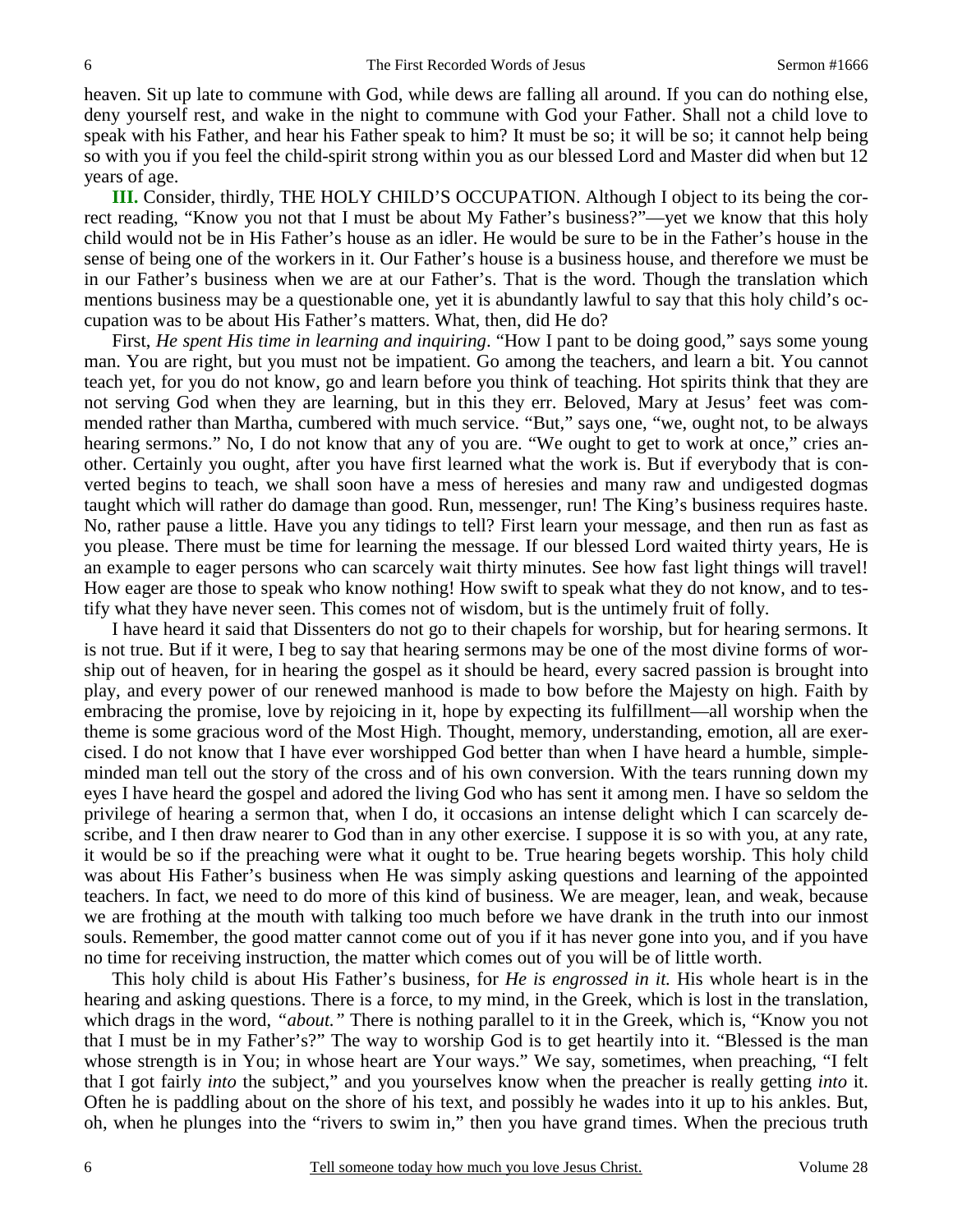has fairly carried him off his feet, you take a header too, and swim likewise. Our Lord, when He went into the temple, became engrossed with its worship and teaching, and that was His answer to Mary. He did as good as say, "Know you not that I was absorbed in My Father's? I did not know you were gone, I forgot all about you. Know you not that My soul was in My Father's? I was so taken up with what I was learning from the doctors and what I was seeing in the temple that I could not but remain. Did you not know that? Did you not also become absorbed?" He seems to think they might have been as interested as He, and they would have been if they bad borne the same relation to God as He did. It is natural that we should become engrossed in our worship. I should not wonder if sometimes we were a little rude to those who sat next to us, or moved about a little more than etiquette would suggest, or vented our feelings in involuntary expressions, and became troublesome to those next us in the pews, so that they said, "What can be the matter with these people?" Friends, we have got into the holy engagement, and we cannot quite govern ourselves, and we feel as if we could say to you, "Know you not that I must be in my Father's work, worship, and truth?" We cannot be half-hearted. We are too happy for that. We are carried clean away. Do you not know that we cannot be proper and calm, for we must be all taken up with our holy service"?

 Besides, the holy child declares that He was *under a necessity* to be in it. "Know you not that I *must* be in My Father's?" He could not help Himself. Christ could never be a half-hearted pupil or a lukewarm worshipper. It was not possible for Him to be that. He must get absorbed in it, drawn right into the blessed whirlpool, He must be lost in it, and give His whole thought and attention to it, and He tells His mother so. "Know you not that I *must* be about My Father's business?" Other things did not interest the holy child, but this thing absorbed Him. You know the story of Alexander, that when the Persian ambassadors came to his father's court, little Alexander asked them many questions, but they were not at all such as boys generally think of. He did not ask them to describe to him the throne of ivory, nor the hanging gardens of Babylon, nor anything as to the gorgeous apparel of the king. But he asked what weapons the Persians used in battle, in what form they marched, and how far it was to their country, for the boy Alexander felt the man Alexander within him, and he had presentiments that he was the man who would conquer Persia and show them another way of fighting that would make them turn their backs before him. It is a singular parallel to the case of the child Jesus, who is taken up with nothing but what is His Father's, because it was for Him to do His Father's work, and to live for His Father's glory, and to execute His Father's purpose even to the last.

**IV.** Let us, lastly, learn THIS HOLY CHILD'S SPECIAL LESSON TO THOSE OF US WHO ARE SEEKERS. Do I address any children of God who have lost sight of Christ? It does happen at times that we miss the holy child, and it happens most often when we are happy in company, and so are taken off from Him. Mary and Joseph were, no doubt, delighted with the festival, and so they forgot Jesus. You and I, when in God's house, may forget the Lord of the house. Did you never lose Him at His own table? Did you never lose Him while engaged in His work? Have you never missed Him even while you were busy with holy things? When you do, perhaps you will say to Him, "Lord, I have sought You long, I have been among Your kinsfolk, I have been to dear saints of God and spoken to them, and have said, 'Have you seen Him whom my soul loves, for I have lost Him?'" His answer is, "Why have you sought Me?" He is not lost to those who long for Him. Cannot you trust Him when He is away? He is all right even when you see Him not. Though He does not always smile, He loves us to the end. If you are not walking in the light of His countenance, yet you are living in the love of His heart. Jesus sees you when you do not see Him. He has reasons for hiding Himself which are founded in wisdom.

 Mark, dearly beloved ones, if you and I want to find our Lord, we know where He is. Do we not? He is at His Father's. Let us go unto His Father's, let us go to our Father and His Father, and let us speak with God and ask Him where Jesus is if we have lost His company. We may be sure that He is in His Father's work. We are sure of that. Let us go to work for Him again. Do not let us say, "I feel so dull I cannot pray." Now is the time in which we must pray. "But I do not feel as if I could praise Him." Now is the time when you must praise Him, and the praise will come while you are praising. At times we have no heart for holy exercises, and the devil says, "Do not go." My dear friend, be sure to go up to the assembly now, go to get the heart for going. Have you begun not to care about prayer meetings? Are you